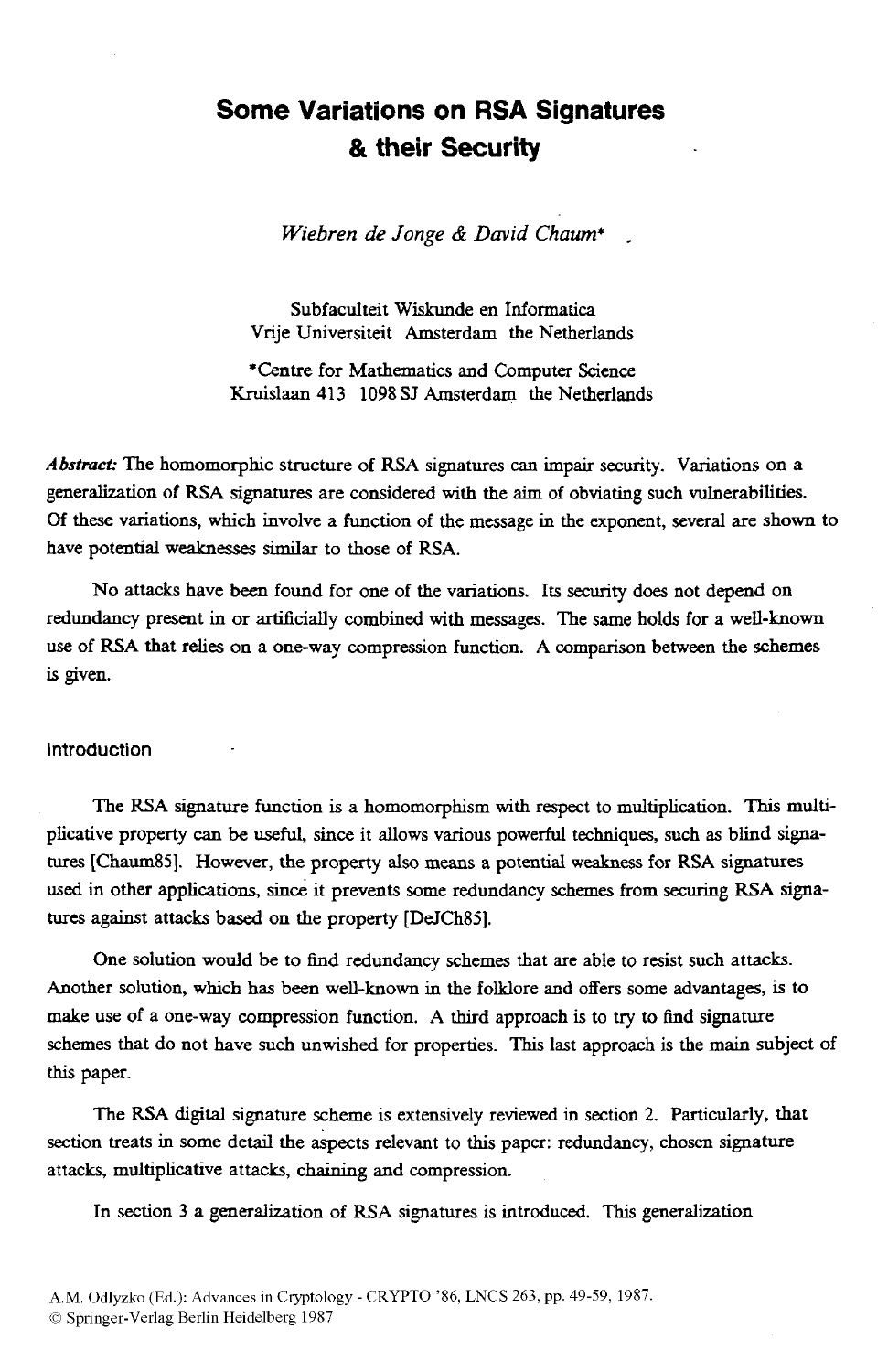encompasses, besides **RSA,** various other digital signature schemes. The properties of one **of**  these schemes are analyzed in section **4** and compared with RSA in **section** 5.

# **1. RSA signatures**

In the signature scheme of Rivest, Shamir and Adleman **[RSA78],** now widely known **as**  RSA, each user chooses a large number *n*, which is a product of two large primes *p* and *q*, and a pair of numbers  $(e, d)$  such that  $e \cdot d$  is congruent with 1 modulo  $\phi(n)$ . Here,  $\phi$  denotes Euler's totient function and, since *n* is  $p \cdot q$ ,  $\phi(n)$  is equal to  $(p-1) \cdot (q-1)$ . Each user has to publish his *n* and e, but should keep secret **his** *d.* 

In RSA, a user *A* can construct a signature  $S_A$  on a suitable numeric message *M* by computing  $S_A(M) = M^{d_A} \mod n_A$ , where  $d_A$  is *A*'s secret and  $n_A$  is *A*'s published product.

Since for other persons finding  $d_A$  is as difficult as factoring  $n_A$  (which is, as far as we know, infeasible for large, appropriately chosen  $n_A$ ), only user *A* can compute  $S_A(M)$  in practice, *so* long **as** he keeps **his** *dA* secret. **As** a consequence, anyone *can* substantiate a claim that *A*  signed *M* if he can come up with  $S_A(M)$ .

However, if somebody **comes** up with a number S and claims that it is *M* signed by *A,* one should be able to check whether indeed *S* is equal to  $S_A(M)$ . Since only *A* can produce  $S_A(M)$ , this check cannot be performed directly. But anyone can compute  $S^{\ell_A}$  mod  $n_A$  using the public numbers  $e_A$  and  $n_A$ . If the result of this computation is not equal to *M* mod  $n_A$ , then *S* cannot have been equal to  $S_A(M)$ , since

$$
(S_A(M))^{e_A} \bmod n_A = M^{d_A \cdot e_A} \bmod n_A = M \bmod n_A
$$

Thus, if somebody comes up with a number *S* for which  $S^{\ell_A}$  mod  $n_A$  is equal to *M*, then one should be convinced that *A* signed *M,* otherwise not.

In **RSA** messages must be restricted to natural numbers less **than** *n.* (How to deal with larger messages will be explained **in** section **2.3.)** Without **this** restriction, messages that are **qd**  modulo *n* would have the same signature. Since *n* is publicly known, fraud would be too easy. One should not even use all numbers  $M$  with  $0 \leq M < n$  for messages to be signed.

# **1.1 Redundancy** to **prevent a chosen signature** attack

Rivest, Shamir and Adleman recommended that *n* be about *200* decimal digits long, which amounts to about 664 bits. For concreteness and convenience, while retaining an ample margin of safety, we will assume for the rest of **this** paper that *n* is *800* bits long.\* Thus, a message can

<sup>\*</sup> **One cannot choose** *n* arbitrarily **large, since the practicability** of **RSA decreases as** *n* **increases, due to the** increasing computational *cost* of **exponentiation.**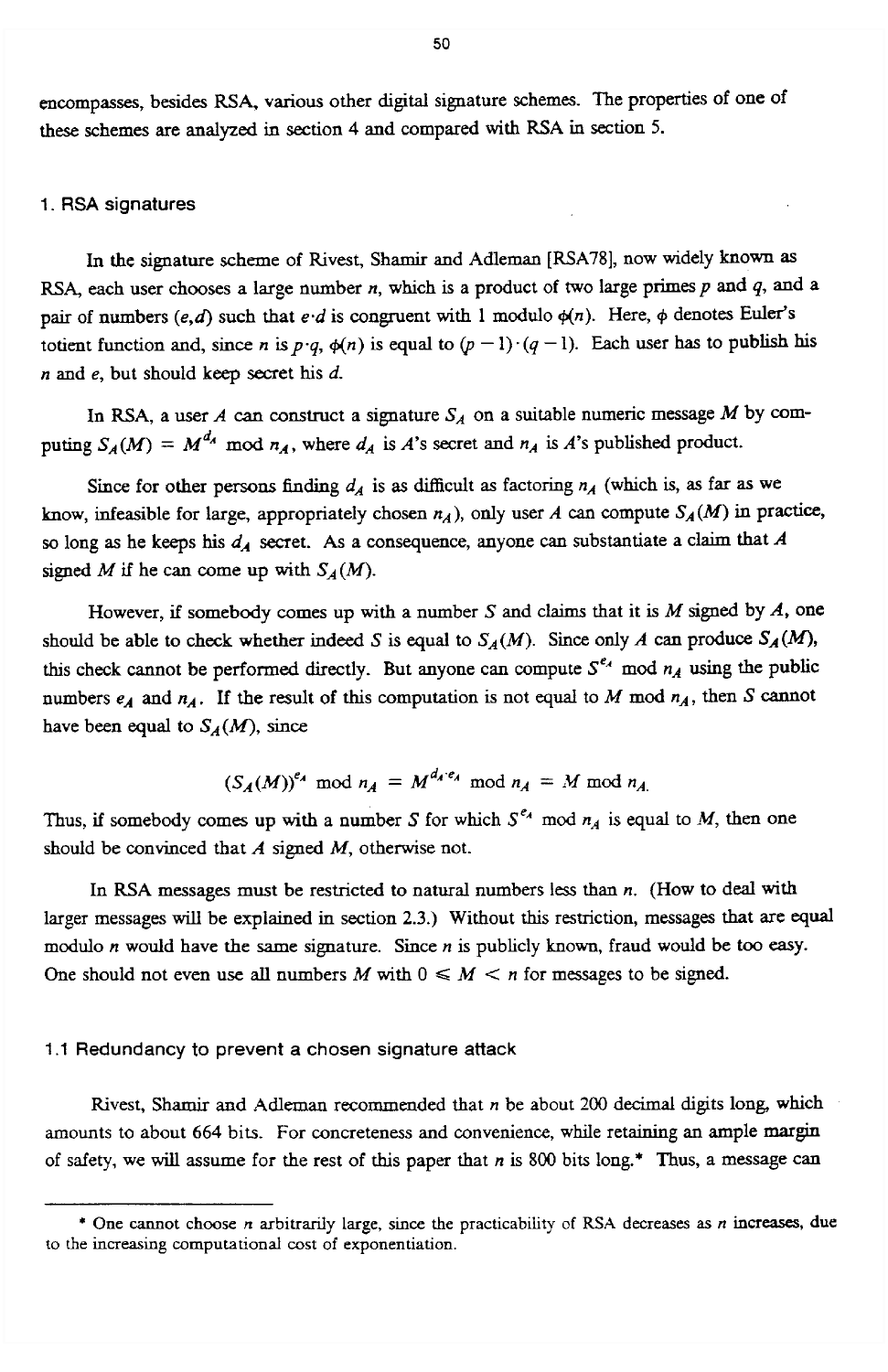comprise **as** much **as 100** bytes.

**A** forger can choose a number  $S_c$ , with  $S_c < n_A$ , and compute  $M_c = (S_c)^{e_A} \mod n_A$  from it. Subsequently, he could claim successfully that  $S<sub>c</sub>$  is the message  $M<sub>c</sub>$  signed by A. Since exponentiation modulo  $n$  acts as a one-way function when  $\phi(n)$  is unknown, this *chosen signature attack can* be used for finding signatures on "random" (i.e., unpredictable) messages only. (In other words, nobody but *A can* make the signature on a chosen message, but anybody *can* deter**mine** which message **corresponds** to a chosen signature.)

To prevent such unpredictable messages from having a reasonable chance of being meaningful, it is **necessary** to have *redundancy* in the messages. Thus, a distinction will be made throughout the paper between *messages* and *valid messages*. All numbers  $M$  with  $0 \leq M \leq n$  are messages, but only a very small fraction of these are valid messages. For example, if 100 bits of redundancy is used, a chosen signature will have only a chance of  $2^{-100}$  of corresponding to a valid message. **Thus,** finding a *fake signature* (ie., a signature on a valid message not actually siped by *A)* will cost **299** trials on the average, which makes a successful chosen signature attack infeasible.

Finally, notice that messages **need** redundancy against a chosen signature attack because RSA is a *readable signature scheme*; i.e., a scheme whereby anyone can derive the message signed from the signature.

# **1.2. Multiplicative attacks**

The need for redundancy in RSA messages has been established. To prevent a chosen signature attack only the *pmtify* **of** the redundancy present in valid messages is of interest. *Still,*  the *nature* of the redundancy is also important, since **RSA** signatures have the property of being *mdtiplicative.* 

For example, suppose that person *B* can construct three valid messages *MI, M2* and *M3*  such that  $M_3 = (M_1 \cdot M_2)$  mod  $n_A$ . Then, if he succeeds in getting  $M_1$  and  $M_2$  signed by A, he can form the product (modulo  $n_A$ ) of these signatures to get a false signature on  $M_3$ , since

$$
S_A(M_3) = (M_1 \cdot M_2)^{d_A} \mod n_A
$$
  
= ((M\_1^{d\_A} \mod n\_A) \cdot (M\_2^{d\_A} \mod n\_A)) \mod n\_A  
= (S\_A(M\_1) \cdot S\_A(M\_2)) \mod n\_A.

*B* can also use the inverse  $M^{-1}$  or the opposite  $-M$  of a message *M* of which he knows the **corresponding** signed version, **as** a factor in a product forming a new message, for,  $S_A(M^{-1} \text{ mod } n_A) = (S_A(M))^{-1} \text{ mod } n_A \text{ and } S_A((-M) \text{ mod } n_A) = (-S_A(M)) \text{ mod } n_A.$  (This last equation is true, because  $d_A$  is known to be odd.)

Thus, if *B* knows *A's* signature **on** one or more valid messages *M,,* he can easily forge a signature for any new valid message which he can discover how to rewrite **as** a product of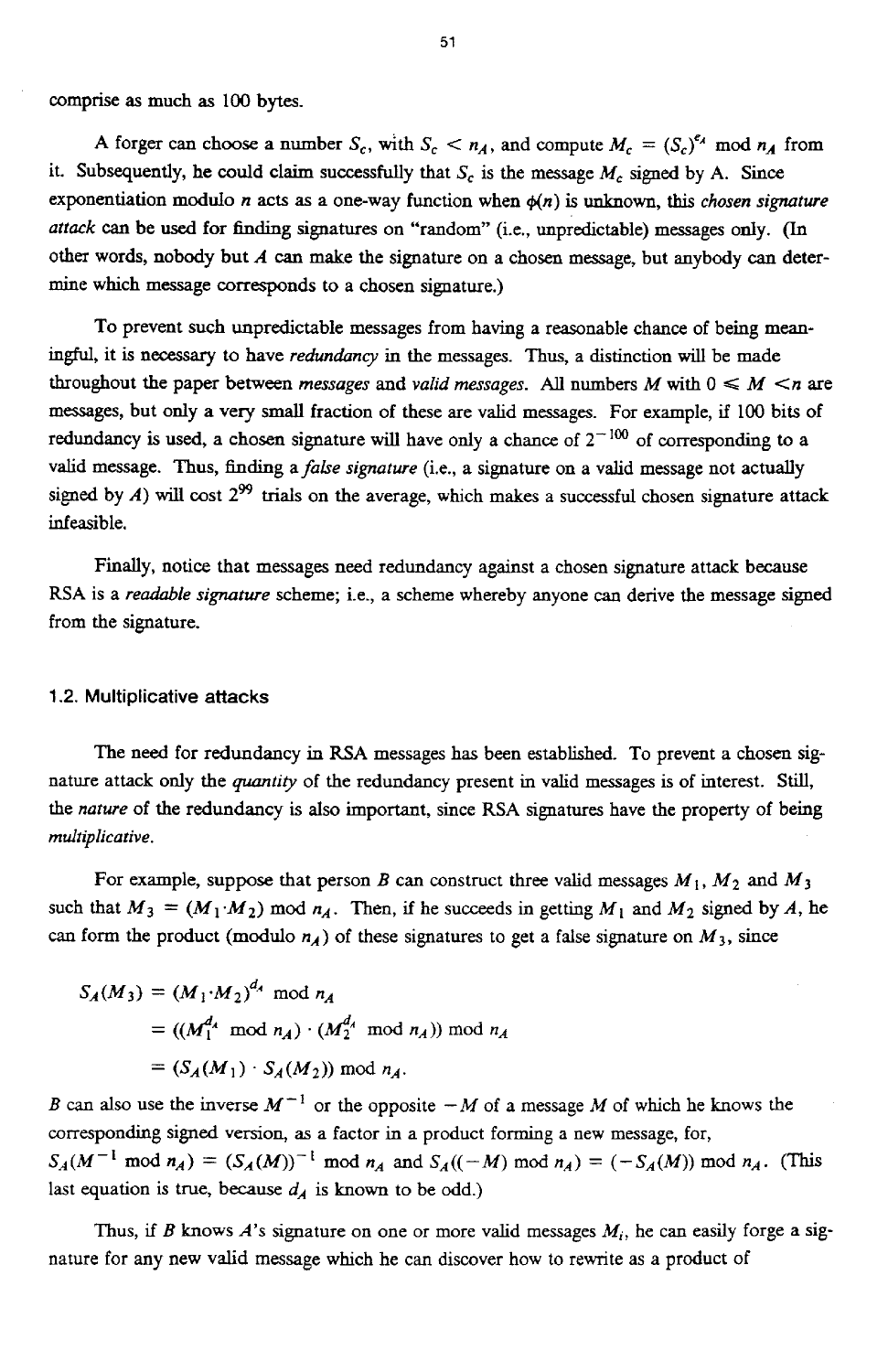message(s)  $M_i$ , their opposite(s)  $-M_i$ , or their inverse(s)  $M_i^{-1}$  (all modulo  $n_A$ ). (Notice that a message and/or its opposite and/or its inverse may occur in such a product more than **once.)**  Therefore, the redundancy should prevent feasibility of discovering such valid messages.

As already mentioned, the protection that a redundancy scheme offers against a chosen **Sig**nature attack depends only on the amount of redundancy. For protection against multiplicative attacks, however, the nature of the redundancy is also important, because the difficulty of finding valid messages that are products of other valid messages or their inverses *can* be different for two redundancy schemes, even if both use the same amount of redundancy. Indeed, for some redundancy schemes it *seems* feasible to find such combinations even though **these** schemes command a considerable amount of redundancy [DeJCh85].

For example, in two simple redundancy schemes each message must **start** (respectively end) with a sequence of, say, 100 zero-bits to be accepted **as** a valid message. Although these two simple and well-known techniques to add redundancy make a chosen signature attack infeasible, they do not generally provide sufficient protection against multiplicative attacks [DeJCh85].

#### **1.3. Chaining or compression**

**Since our RSA** only provides signatures on messages of at most 800 bits, some method is needed to make it **also** useful for larger messages.

An obvious approach is to split messages up into appropriate parts, and then to sign each part separately. To ensure that the parts are not re-ordered, they should be *chained* in some way; i.e., each part should **contain** extra information linking it unambiguously to (an)other part(s).

Another solution is to use a suitable, publicly known, one-way, *compression* function  $F_c$  (see also section **4.4),** which maps a message of *any* size to some 800-bit number, before applying the RSA signing function. Thus, *A*'s signature on a message *M* then will be  $(F_c(M))^{d_A}$  mod  $n_A$ . Note that the function *F,* indeed needs the one-way property. Otherwise, a person having acquired *A's* signature on some message could determine some (or all) other messages having the same signature, and could claim successfully that he got such messages from **A.** 

The one-way property of *F,* implies that the signatures have become *unreadable* (which means that the message cannot be derived from the signature), which has two implications. First, the message itself must be delivered together with the particular number which constitutes its **sig**nature; i.e., a signed message consists of the pair  $(M, (F_c(M))^{d_A} \mod n_A)$ . Second, redundancy no longer has to be present in *M* to prevent the chosen signature attack. (Clearly, a chosen **sig**nature attack does not work *if* it is infeasible to find a message for which the chosen bit pattern is a true signature.) **Thus,** any bit pattern may represent a valid message, and a signed message needs only 100 bytes more than the *actual* message (i.e., the **original** message without added redundancy) itself. Therefore, **this** scheme may be more (storage-)efficient than **RSA** with chain**ing,** particularly for large messages.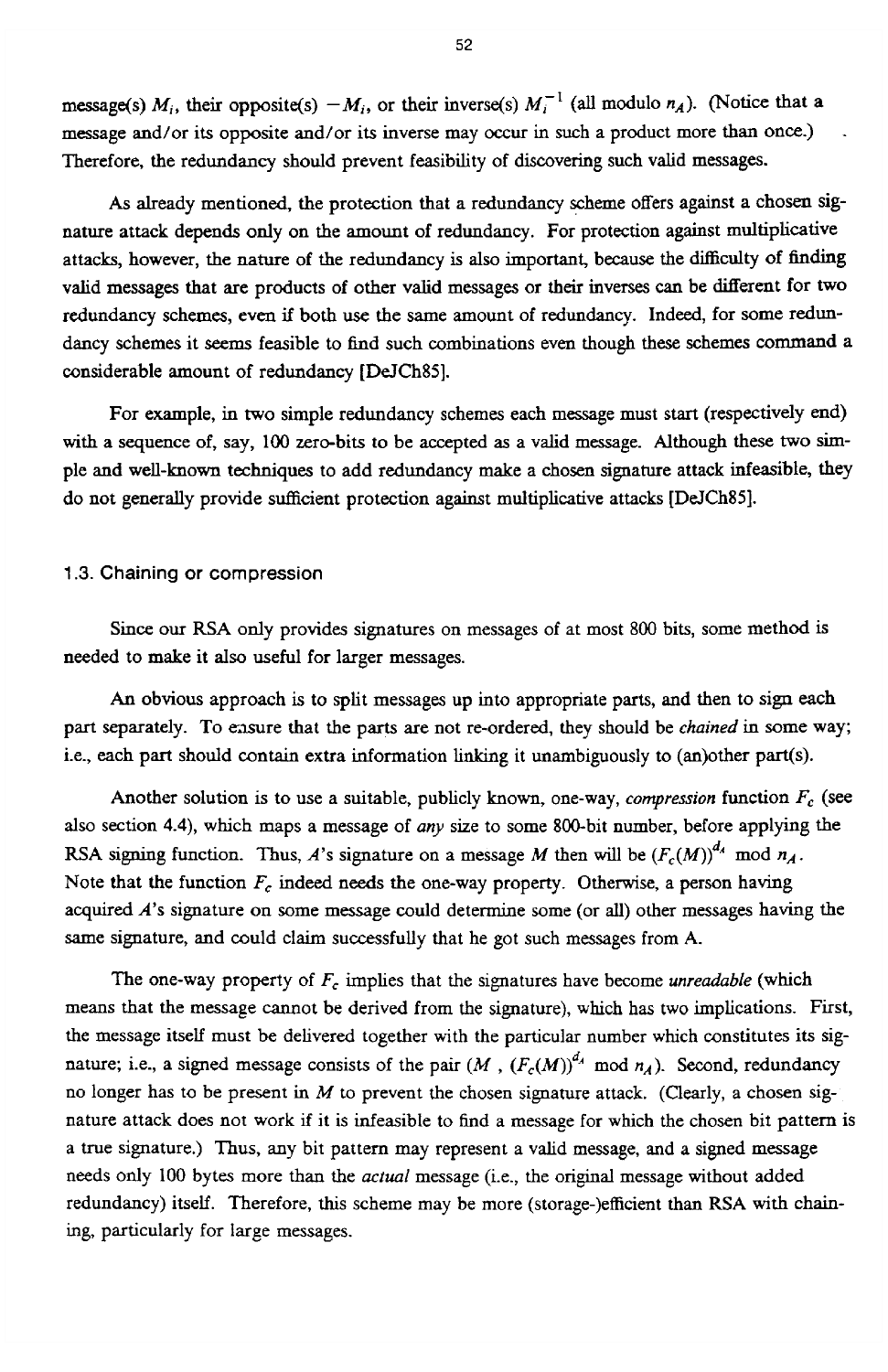In the *case* of **RSA** with chaining, each part of the message must be *signed* and/or checked separately. Therefore, the costs of signing and/or checking a large message is linear in its size. **(Thus,** if a message is, for example, **three** times **as** long **as** another large message, signing it **costs**  *three* times **as** much **as signing the** other one.) When **RSA is** used with compression, after *the*  compression only one part of 800 bits is *still* involved. **Thus,** if the computation required for the one-way compression *can* be made relatively cheap, **RSA** with compression will be more (time-)efficient than **RSA** with chaining (which subsequently wiU also be called: basic **RSA).** 

Although redundancy is no longer required to prevent chosen signature attack, some wellchosen redundancy **may** *still* be necessary to prevent a multiplicative attack. For example, this would be the case when the compression function  $F_c$  is a homomorphism with respect to multiplication modulo *n* on a considerable part of its domain; i.e., if for many  $M_1$  and  $M_2$ :  $F_c(M_1 \cdot M_2) \text{ mod } n = (F_c(M_1) \cdot F_c(M_2)) \text{ mod } n.$ 

#### **2. Generalized Exponentiation Signatures**

**As** explained above, the multiplicative property of **RSA** means in particular that one should be very careful in **choosing** a redundancy scheme. Instead of looking for a suitable redundancy scheme, we will **try** to solve the problem by **finding** a signature scheme that does not have such unwished for structure. Thereto, we **introduce** a generatization of **RSA** which *uses* functions of *M* and *n* in the base **as** well **as** in *the* exponent, while preserving the idea of choosing *n* **a~** a public product of secret primes to keep  $\phi(n)$  secret. Thus, in this Generalized Exponentiation Signature (GES) scheme, signatures **look** like:

$$
F_1(M,n)^{F_2(M,n)} \bmod n.
$$

Since only knowledge of  $\phi(n)$  should provide the ability to make signatures corresponding to *n*, function  $F_2$  is supposed to comprise at least the computation of an inverse in modulo  $\phi(n)$  arithmetic.

Obviously, RSA is a special case of GES whereby  $F_2$  is chosen to be a constant function always mapping to  $d = e^{-1}$  mod  $\phi(n)$ , and whereby the function  $F_1$  comprises, for example, the redundancy mapping and/or the compression function. In the following, **three** other signature schemes, which are special cases of GES, will be investigated. The first two of these will be shown to give problems **similar** to those of **RSA.** The third variation of GES seems a more **promising** alternative to **RSA.** 

# **2.1 A first variation**

In our first example,  $F_1$  and  $F_2$  are chosen to be *M* mod *n* and  $(M \cdot d)$  mod  $\phi(n)$ , respectively. (Note that it makes no difference at all whether  $F_1$  is chosen to be *M* or *M* mod *n*. Similarly, it is equivalent to have just  $M \cdot d$  for  $F_2$ .) Thus, a signature looks like: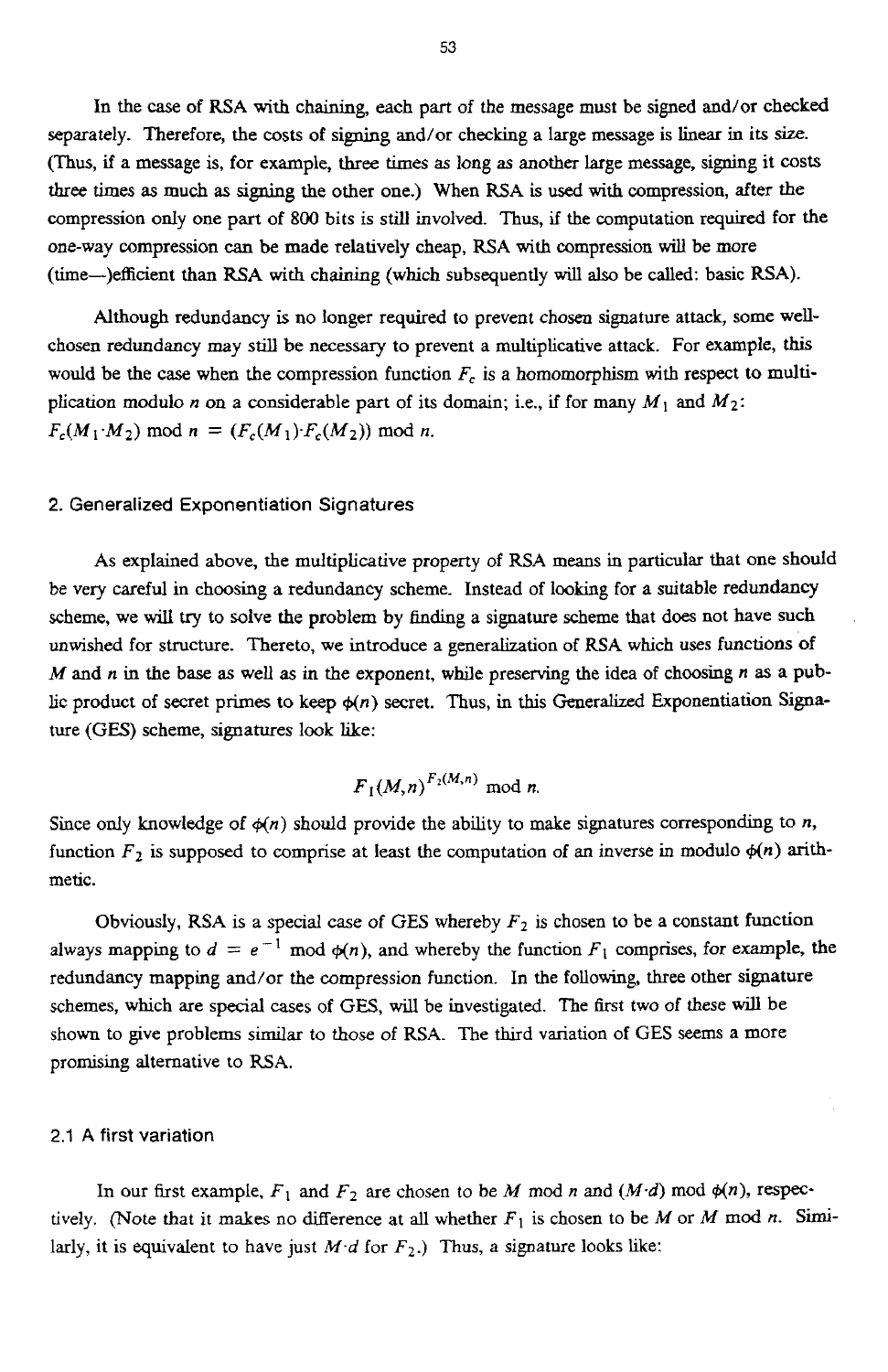# $M^{M \cdot d} \mod n$ <sup>\*</sup>

In this scheme the combination of a multiplicative property in the base (like in RSA) and an additive property in the exponent may seem to make it more difEcult *to* tamper with signatures to produce a false one. However, the following counterexample shows that this scheme **does** not offer a significant improvement.

Suppose one has two messages  $M_1$  and  $M_2$  signed by A. By raising the signature on  $M_1$ to the power  $M_2$  (in modulo  $n_A$  arithmetic) one gets:

$$
(M_1^{M_1d} \bmod n_A)^{M_2} \bmod n_A = (M_1^{M_1M_2d}) \bmod n_A.
$$

Similarly, one can raise the signature on  $M_2$  by  $M_1$ . Multiplying both results gives  $A$ 's signature on  $M_1 \cdot M_2$ , for,

$$
(M_1^{M_1M_2d} \bmod n_A) \cdot (M_2^{M_1M_2d} \bmod n_A) = (M_1M_2)^{(M_1M_2)d} \bmod n_A
$$

Thus, if one knows *A's* signature on one or more valid messages *Mi,* one can easily forge a signature for any new valid message that one can discover how to write **as** a product of message(s)  $M_i$ . Consequently, the only achievement is that the inverses of these  $M_i$  cannot be used as factors in such products, **as** was the case with **RSA** (see section **2.2).** 

#### **2.2 A second variation**

In a second variation of GES,  $F_1$  and  $F_2$  are chosen to map to a constant number C and to the inverse of *M* in modulo  $\phi(n)$  arithmetic, respectively. In this variation *A*'s signature function is:

$$
S_A(M) = C^{M^{-1} \bmod{\phi(n_A)}} \bmod n_A
$$

(How to guarantee that the inverse needed in the exponent does in fact exist will be treated shortly.)

At first sight this signature scheme might seem to offer excellent protection against tampering, since the additive property in the exponent does no harm, because the inverse of a sum is, in general, not equal to the sum of the inverses. Thus, the following inequality usually holds:

$$
S_A(M_1) \cdot S_A(M_2) \neq S_A(M_1 + M_2).
$$

However. this signature scheme is open to the following attack. Suppose one **has** *A's* signature on a valid message *M* which can be written as the normal integer product of some factors  $m_1, m_2, \ldots, m_k$ . Thus,

<sup>\*</sup> **This first** variation of GES can also be considered to be an **"RSA** with compression" signature **US**ing the compression function  $F_c(M) = M^M \text{ mod } n$ .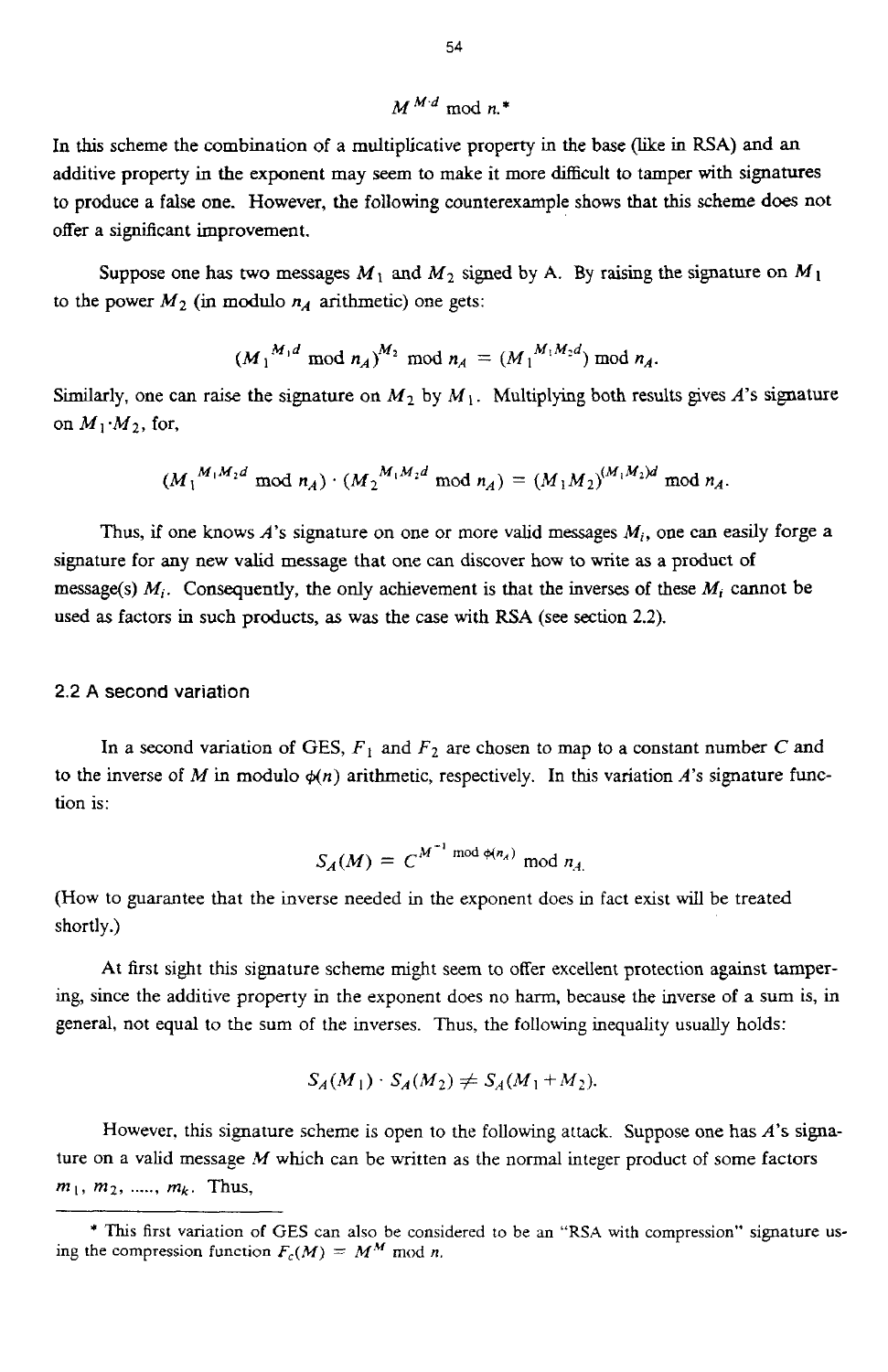$$
S_A(M) = C^{(m_1 m_2 \dots m_k)^{-1} \bmod \phi(n_A)} \bmod n_A
$$

By raising  $S_A(M)$  to the power  $m_1$  in modulo  $n_A$  arithmetic, one gets  $S_A(m_2m_3,...,m_k)$ . Similarly, one is able to get a false signature on any other valid message that can be obtained from *M*  by erasing one or more of its factors.

Another point to consider with this signature scheme, already mentioned, was how to guarantee that the inverse modulo  $\phi(n)$ , which is used as exponent, does in fact exist. For any number x, its inverse modulo  $\phi(n)$  exists only if x is co-prime with  $\phi(n)$ ; i.e., if  $gcd(x, \phi(n)) = 1$ . However, this restriction poses no serious problems, even though  $\phi(n)$  is known to always contain the factor **4.** 

For example, *A* can choose his public product  $n_A$  as follows. First he searches for two large primes  $p'_A$  and  $q'_A$  (roughly 400 bits each) such that  $2p'_A + 1$  and  $2q'_A + 1$  are also prime. Then *A* takes  $n_A = p_A q_A$  with  $p_A = 2p'_A + 1$  and  $q_A = 2q'_A + 1$ . As a consequence,  $\phi(n_A)$  will be  $4p'_A \cdot q'_A$ , and thus almost all odd numbers will be co-prime with  $\phi(n_A)$ . To be more precise, the chance that an odd number is not co-prime with  $\phi(n_A)$  is  $(p'_A + q'_A - 1)$  /  $(p'_A \cdot q'_A)$ , which is neghgibly small (roughly *2-400).* (Acceptably small probabilities might also be achieved **when**   $p'_{A}$  and  $q'_{A}$  have only large factors.) To get the number to be inverted to be odd, one could append a 1-bit to *M* before computing its inverse modulo  $\phi(n_A)$ . Note that not only  $2M + 1$  is guaranteed to be odd, but also  $(2M + 1) \text{ mod } \phi(n_A)$ , since  $\phi(n_A)$  is even.

The change of *A's* signature function to  $S_A(M) = C^{(2M+1)^{-1} \mod \phi(n_A)} \mod n_A$  does not result in much more security against tampering. Suppose that **2M** + 1 is known to be **a** product of some factors  $m_1, m_2, \dots, m_k$ . The product of any subset of these factors then will be odd too, and thus will correspond to some other message  $M'$ . For example, if  $k > 2$  one is able to get a false signature on the message  $M' = (m_1 m_2 - 1) / 2$ .

function to  $S_A(M) = C^{(2 \cdot F_o(M) + 1)^{-1} \mod \phi(n_A)}$  mod  $n_A$ . Making the base number also depend on A safer signature scheme results if a one-way function  $F<sub>o</sub>$  is used to change the signature the message to be signed **seems** to be another way to improve safety. This approach will be investigated below.

# **2.3. A third variation**

Trying to prevent the attack that appeared to be possible in the previous section, we now choose  $F_1(M,n) = M \text{ mod } n$ . For the exponent we use again  $F_2(M,n) = (2M+1)^{-1} \text{ mod } \phi(n)$ , assuming that *n* **is** chosen appropriately **as** described in the previous section. This **time,** the *F2*  chosen is not only **suited** for solving the problems resulting from the fact that not every *M* **has an**  inverse in *mod*  $\phi(n)$  arithmetic, but also prevents the following attack that still (!) would be possible in case the signature function would be just  $M^{M^{-1} \text{ mod } \phi(n)}$  mod *n*.

Suppose one would like to get a false signature on the message *M.* First, one uses some *P*  and Q to construct three messages  $M_1 = MP$ ,  $M_2 = MPQ$  and  $M_3 = M^2PQ$ . If one succeeds in getting *A* to sign  $M_1$ ,  $M_2$  and  $M_3$ , one can forge *A*'s signature on *M* as follows.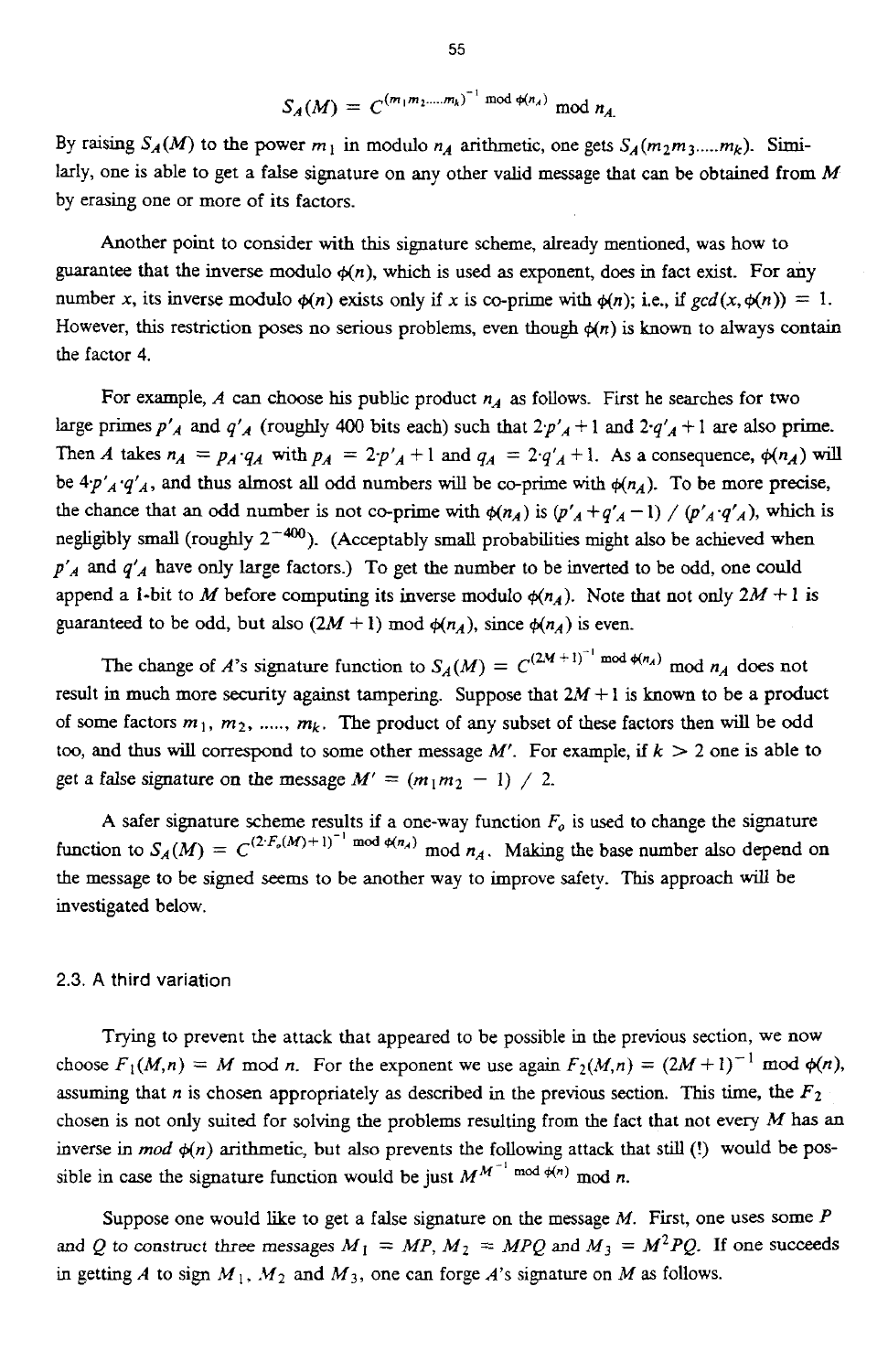Computing  $(S_A(M_2))^Q$  mod  $n_A$  gives  $(MPQ)^{(MP)^{-1}}$ . Multiplying this with the mod  $n_A$ inverse of  $S_A(M_1)$  gives  $Q^{(MP)^{-1}}$ . In a similar way, one can compute  $(MQ)^{(MP)^{-1}}$  from  $S_A(M_1)$ and *S<sub>A</sub>*(*M*<sub>3</sub>). Multiplying  $(MQ)^{(MP)^{-1}}$  with the mod *n<sub>A</sub>* inverse of  $Q^{(MP)^{-1}}$  gives  $M^{(MP)^{-1}}$ . This last number exponentiated with *P* gives  $S_A(M) = M^{M^{-1}}$ .

**In** the next section we will examine in some detail the properties of the more promising variation which uses  $F_1(M,n) = M \mod n$  and  $F_2(M,n) = (2M+1)^{-1} \mod \phi(n)$ . For convenience, this last scheme will be called DJ.

#### **3. Some properties of DJ signatures**

#### **3.1. Fixed storage costs**

Naturally any GES scheme that uses a function  $F_2$  which is really dependent on *M* is unreadable. **Thus, DJ** signatures are unreadable. Therefore, to give a person a message signed by *A,* one **has** to send him both the message *M* and *A's* signature on it; i.e., one has to send the pair (M,  $M^{(2M + 1)^{-1}}$  mod  $\phi(n_A)$  mod  $n_A$ ). As a consequence, a signed message requires only 100 bytes more than the message itself (independent of the size of the message, **as** explained below). This is the same as for **RSA** with compression.

#### **3.2. No need for redundancy in messages**

DJ signatures being unreadable also implies that messages **need** no redundancy to protect against a chosen signature attack. **Since** DJ signatures are not multiplicative, messages **do not**  need some well-chosen redundancy to prevent a multiplicative attack either. DJ appears to have no other unwished for properties such **as,** for example, being additive. And so, it currently **seems**  to be secure against other, **similar** attacks.

### **3.3.** No **chaining required for large messages**

With DJ it is not **necessary** to restrict *M* to, for example, numbers less than *n,* **as** in *case* of RSA. Of course, all messages that are congruent modulo *n* and modulo  $\phi(n)$  will have the same signature. But this gives no problem, since  $\phi(n)$  is supposed to be secret. So, the *implicit* compression that results from the reduction modulo  $\phi(n)$ , has the required one-way property. As a consequence, it is not **necessary** with the DJ scheme to **use** chaining or a *separate* compression function for signing large messages. Furthermore, it is likely that implicit compression is much easier (cheaper) to **perform** than separate compression, since a separate compression function is likely to involve a much more complex computation than just a reduction modulo  $\phi(n)$  of  $2M + 1$ .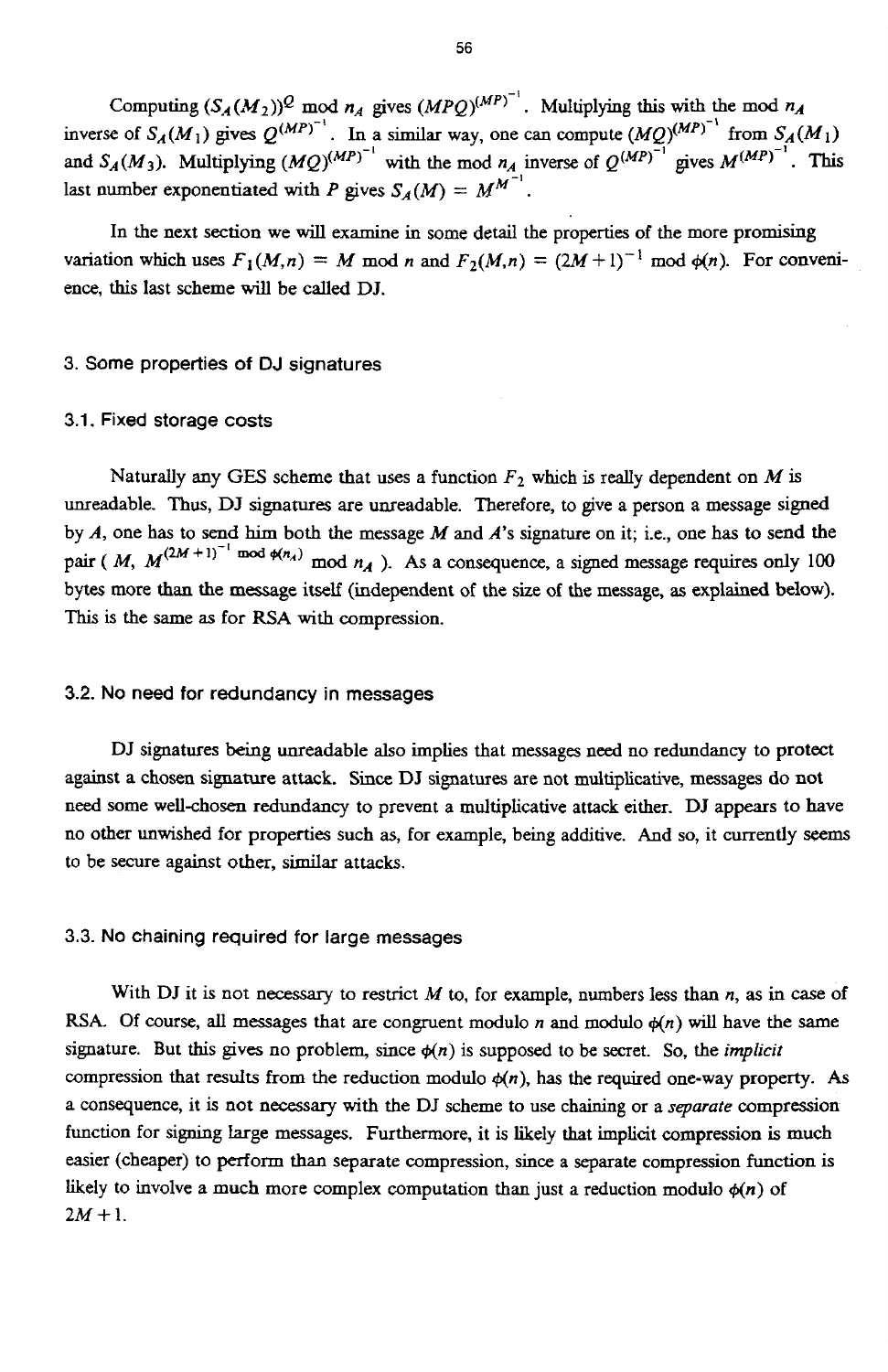#### **3.4. Computational costs**

Because of the above mentioned implicit compression, forming a signature costs one exponentiation **in modulo** *n* arithmetic to **an** exponent of at most 800 bits. Thus, signing large messages is hardly more expensive than signing short ones. However, the same is not true for checking a signature. Since only the signer knows his  $\phi(n)$ , checking a signature has to be done by first raising (in modulo *n* arithmetic) the given signature to the full  $2M + 1$  and then checking whether the result is **indeed equal** to *M* mod *n.* Thus, the cost of checking a signature **is** linear in the size of the message. (In the sense that checking a twice **as** large message cost **twice as** much work.) Recall that when RSA is used with chaining, the costs of signing and of checking are *both* linear in the size of the message, since each **part** of the message must be signed or checked separately.

Of course, **as** with **RSA,** it is also possible to use a separate, publicly known, one-way, compression function  $F_c$ . Then *A*'s signature on a message *M* will be  $M^{(2 \cdot F_c(M) + 1)^{-1} \mod \phi(n_A)} \mod n_A$ .\*

If the computation required for such **a** separate compression *can* be made relatively inexpensive, **it is** advantageous to use it for DJ **as** well, since the second phase of checking then also consists of only one exponentiation to a number of at most 800 bits. (The first phase encompasses the computation of  $F_c(M)$ .)

To show the merent demands that **RSA** and DJ make upon the one-way function, we will **digress** now somewhat into the subject of one-way functions. **A** usual definition is that a function is called one-way if it is not generally feasible to find, for a given y, an x such that  $F(x)=y$ . However, in the context of cryptographic applications one often adds the requirement that, given some *x*, it should also be infeasible to find an *x'* with  $x' \neq x$  such that  $F(x') = F(x)$ .

Since we have chosen to use the function  $F_c$  only in the exponent, the only requirement to be imposed on the compression function is that, when knowing some pair  $(x, y)$  for which  $F_c(x) = y$ , it must be infeasible to find an *x'* for which  $x' \neq x$ , *x'* mod  $n = x \mod n$  and  $F_c(x') = y$ . Thus, with DJ the compression function has to be "one-way" only in a more restricted sense. **As** a consequence, it may be much easier to find suitable compression functions for DJ than for **RSA.** 

### **4. Comparison** of DJ with **RSA**

Both the RSA and the DJ digital signature scheme are a special case of a GES scheme. The basic form of **RSA** has several unpleasant properties. Since it only works for messages of less than *logz(n)* bits, large messages must be divided into small **parts.** To prevent forgeries, it is necessary to include in each of these parts some bits comprising chaining information and redundancy, to prevent a chosen signature attack. Furthermore, since **RSA** signatures are

<sup>\*</sup> We prefer not to use  $F_c(M)$  in the base as well.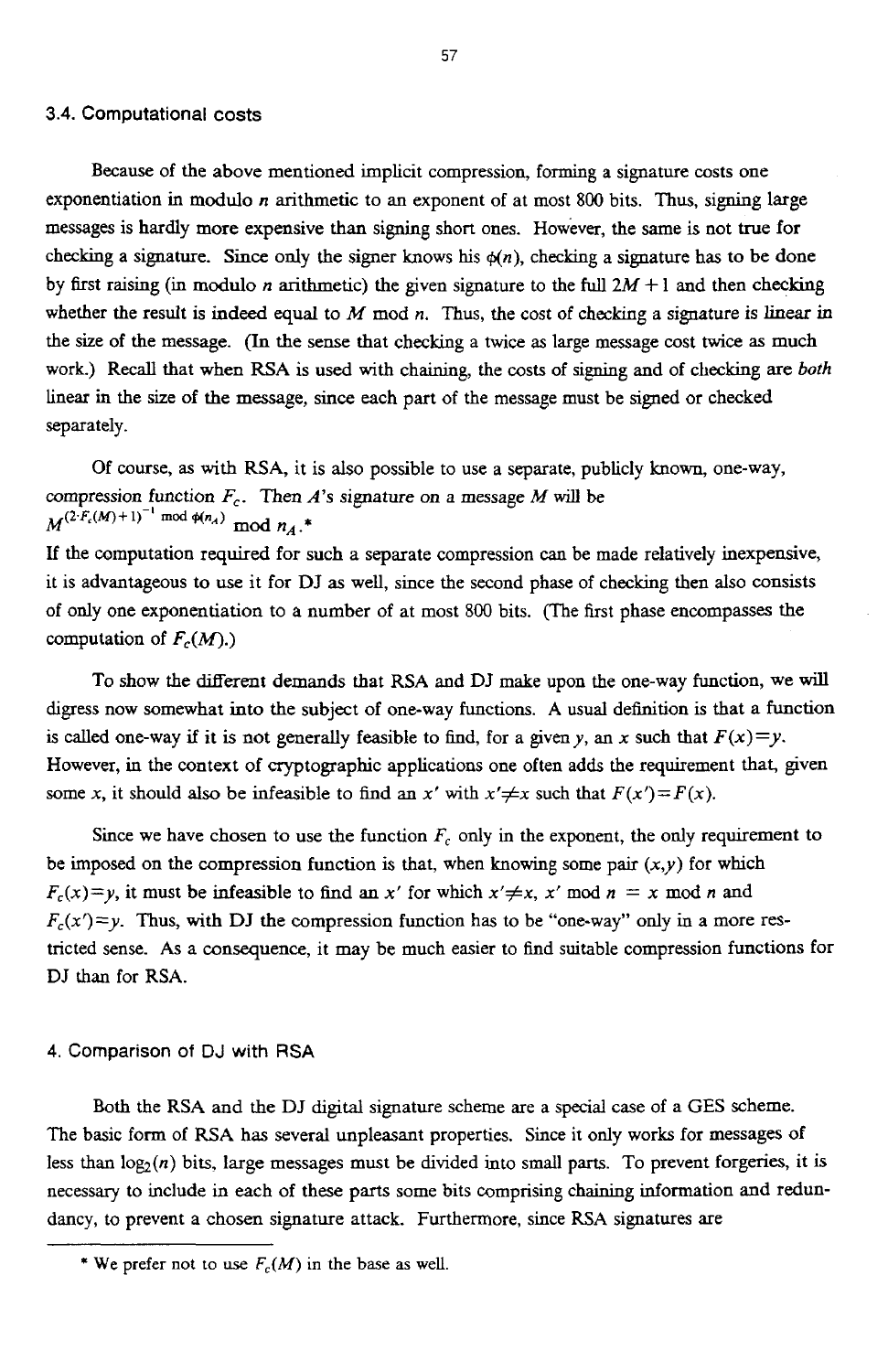multiplicative, the redundancy scheme to be used should be chosen very carefully to prevent successful multiplicative attacks. Thus, the security of basic **RSA** signatures (i,e., **RSA** with chain**ing)** depends heavily on the quality of the redundancy scheme chosen.

The following properties of DJ signatures give them considerable advantages over basic **RSA** signatures:

- Messages and signatures are kept separate.
- Since DJ signatures are unreadable and not multiplicative, messages **need** no redundancy to prevent a multiplicative attack or a chosen signature attack.
- DJ signatures cost  $log<sub>2</sub>(n)$  bits beyond the size of the message. In practice, this means less than 100 bytes for a signature.
- The costs for **signing** a message are more or less constant, because the implicit compression means that only one exponentiation to a number of at most  $\log_2 \phi(n)$  bits has to be performed, even for very large messages. (Thus, signing large messages is much cheaper with DJ than with basic **RSA,** since in the latter case such an exponentiation has to be performed for each part of the message.)
- Every person has to publish only his product *n.* (The same holds for **RSA** if one agrees on everybody using the same public exponent *e.)*

Another way to circumvent the disadvantages of basic **RSA** signatures is to use **RSA** with compression. This requires a publicly **known,** one-way compression function that also destroys the multiplicative structure. With respect to **RSA** with compression, DJ has only two advantages. The first **is** that DJ even works without **using** any compression function. (With DJ, compression **is** only useful for bounding the costs for checking signatures on large messages.) **Second,** a compression function **has** to meet less requirements in case of **DJ** than in case of **RSA;** for example, it is not crucial for DJ whether the compression function destroys multiplicative properties or not. *On* the other **hand, RSA** with compression has the advantage that signatures can be checked more economically if everybody uses a relatively small number *<sup>e</sup>***as** the public exponent. It may be concluded that **RSA** with compression and DJ both seem to be good digital signature schemes, and that both are better than **RSA** with chaining.

# **Summary**

It has been shown in [DeJCh85] that **RSA** signatures may be vulnerable to so-called multiplicative attacks. In this paper we have shown a **similar** potential weakness in the special cases **of**  the generalizations of RSA presented that use the functions  $M^{M \cdot d}$  mod *n*,  $C^{(2M + 1)^{-1}}$  mod  $\phi(n)$  mod *n*, and  $M^{M^{-1}}$  mod  $\phi(n)$  mod *n*, respectively.

**A** further variation **is** presented that, although it does not rely on the use of a one-way function, does not seem to be vulnerable to multiplicative or other attacks known to the authors.